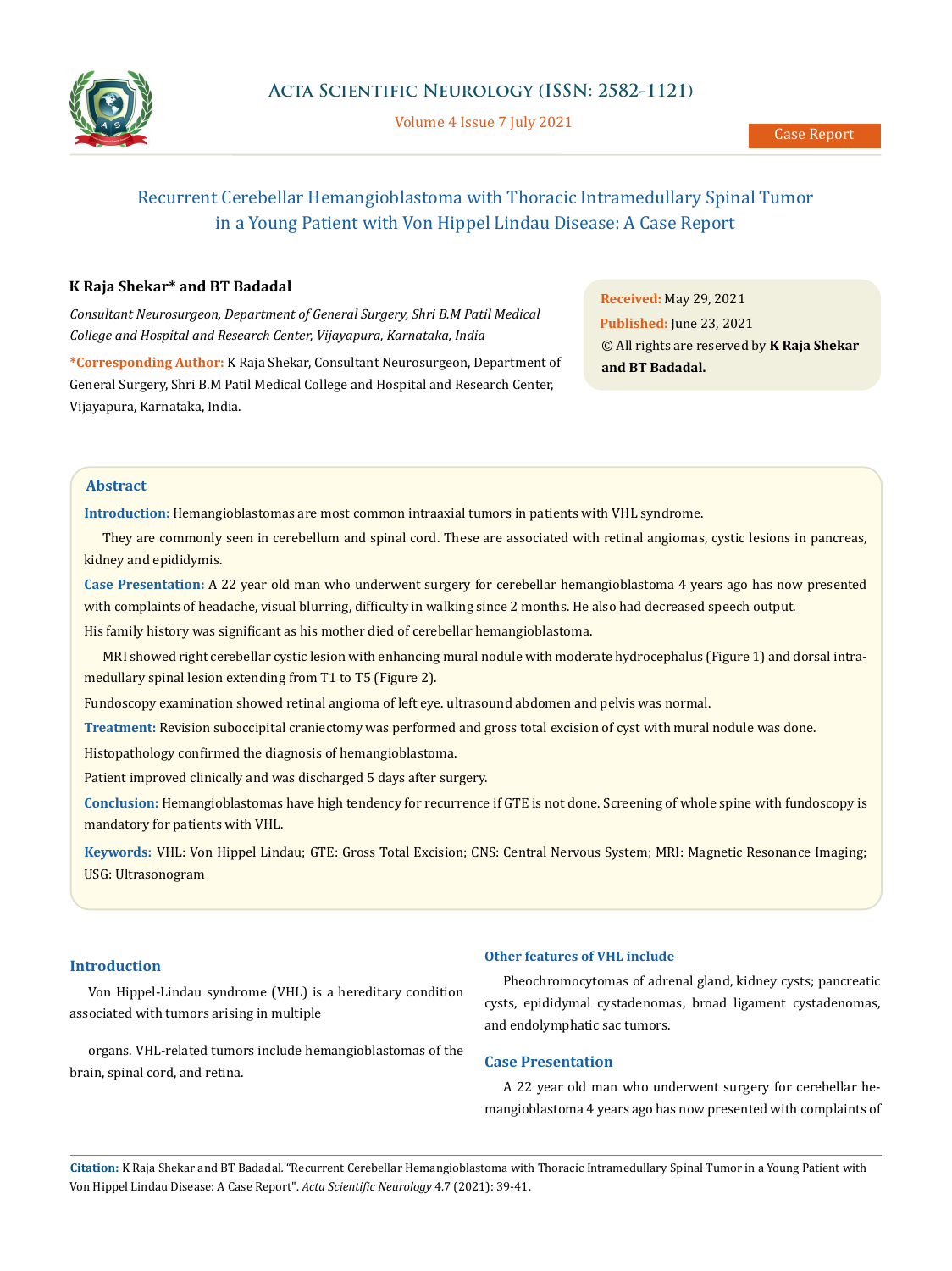#### **Recurrent Cerebellar Hemangioblastoma with Thoracic Intramedullary Spinal Tumor in a Young Patient with Von Hippel Lindau Disease: A Case Report**

headache, visual blurring, difficulty in walking since 2 months. He also had decreased speech output.

His family history was significant as his mother died of cerebellar hemangioblastoma.

MRI showed right cerebellar cystic lesion with enhancing mural nodule with moderate hydrocephalus (Figure 1) and dorsal intramedullary spinal lesion extending from T1 to T5 (Figure 2).



**Figure 1:** Gadalonium contrast MRI showing right cerebellar cystic tumor with mural nodule.

They occur sporadically or in association with VHL. These tumours do not always exhibit a linear growth pattern, instead often demonstrating periods of accelerated growth interrupted by episodes of relative stasis. Microsurgical resection is the treatment of choice for most tumours and is considered safe in experienced hands [1].

40

Spinal haemangioblastomas are intradural intramedullary tumours and most are found at the level of the cervical and dorsal vertebrae [2]. In our case the spinal lesion extended from T1 to T5. Spinal cord hemangioblastomas comprise 2-3% of primary intramedullary spinal cord tumors and are the third most common among them [3]. It has been documented that an age of less than 30 years on initial diagnosis, the presence of von Hippel-Lindau disease, and a multicentric involvement of the central nervous system are all independent predictors of tumour recurrence [4].

#### **Surveillance**

CNS imaging for intercurrent haemangioblastomas should be done yearly. Poulsen showed that annual CNS examinations reduced the risk of an intercurrent manifestation to 2.7% compared to 7.2% with biennial examinations [5].

In our case gross total excision of tumor was done (Figure 3) which was confirmed by post operative CT scan (Figure 4).

### **Conclusion**

VHL disease should be considered as one of the most important differential diagnosis for cerebellar hemangioblastoms.

The disease spectrum of VHL requires through screening and surveillance along with prompt surgical excision.



**Figure 3:** Intraoperative image demonstrating cystic tumor.

**Figure 2:** T2 sagittal MRI scan showing spinal cord intramedullary lesion extending from T1 to T5 level.

## **Discussion**

Haemangioblastomas are benign central nervous system tumours comprising vascular endothelial and stromal components.

**Citation:** K Raja Shekar and BT Badadal*.* "Recurrent Cerebellar Hemangioblastoma with Thoracic Intramedullary Spinal Tumor in a Young Patient with Von Hippel Lindau Disease: A Case Report". *Acta Scientific Neurology* 4.7 (2021): 39-41.